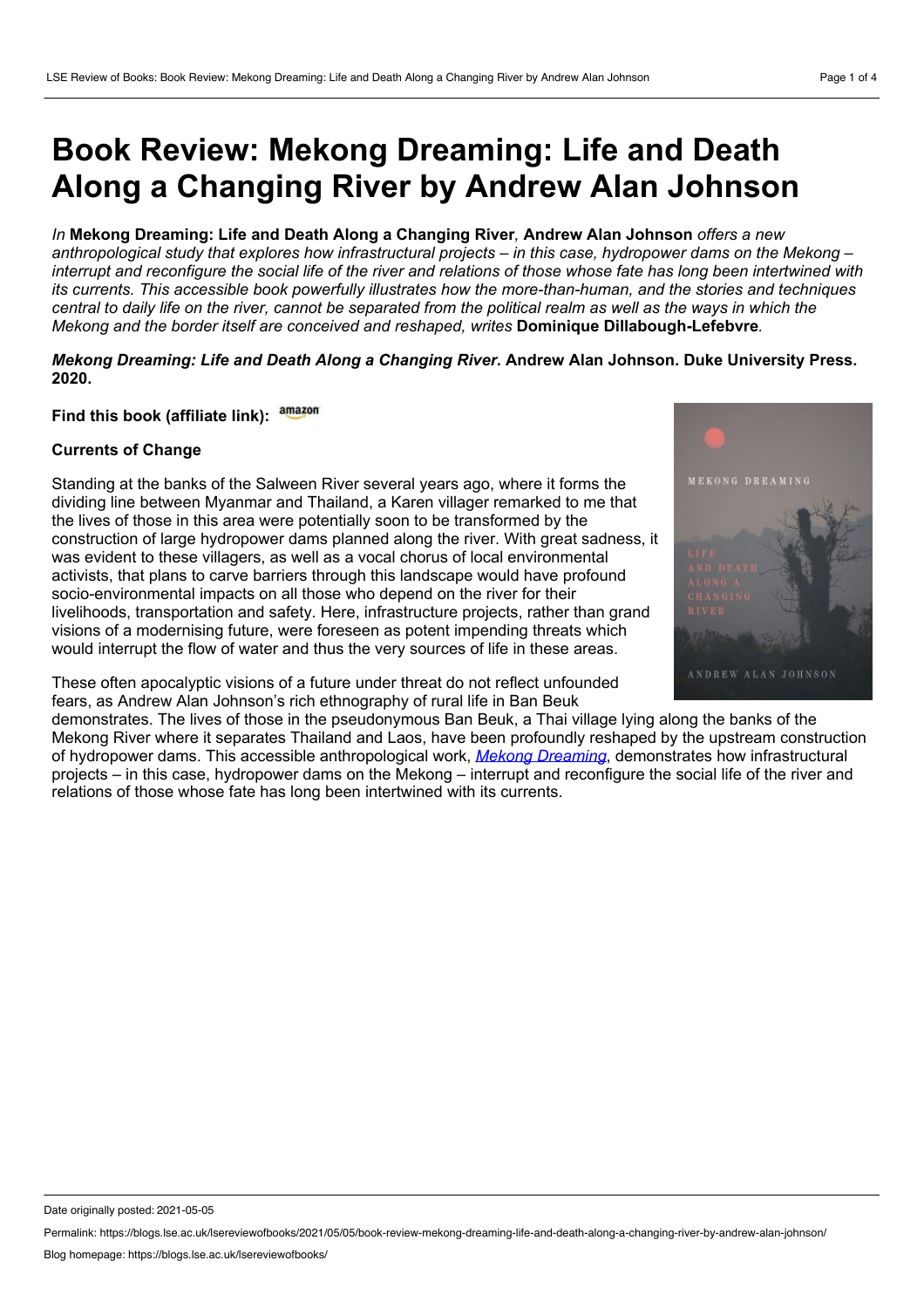

#### Photo by Simon [Berger](https://unsplash.com/@8moments?utm_source=unsplash&utm_medium=referral&utm_content=creditCopyText) on [Unsplash](https://unsplash.com/?utm_source=unsplash&utm_medium=referral&utm_content=creditCopyText)

Through carefully woven narratives tracing local stories of the borderlands, ranging from fishermen's detailed descriptions and dreams of the Mekong to the rapidly disappearing fish which travel its waters, *Mekong Dreaming* links the sources of local dispossession – in these areas considered marginal – to the power-hungry needs of Bangkok and the Chinese drive for infrastructural and hydrological control. Chinese infrastructural ambitions, usually in partnership with neighbouring countries' energy corporations, have reshaped the landscapes of South and Southeast Asia in a drive to satisfy the demands of the world's largest energy consumer, with often little or none of the power going to affected communities and leading to large-scale energy surpluses at high environmental costs. As a villager of Ban Beuk, Lert, explains:

The difference is that here, we are free. Here, we are our own masters, with nature, with freedom [ *seriphab], independence [itseriphab]. The military can come in, they can take away everything, but here* with the river we are still free. [Lert then turned back to the river.] But if the river changes, then we can't *do anything. And China will make it change. (113)*

Here Johnson's book finds creative ways of illustrating the potent social and economic forces which enable mega projects such as dams to happen, while also illuminating the other forces which are interrupted or emerge in their wake. The creation of 'difference' and distance – the ability of populations to dissociate from the impacts of large projects on the lives and ecosystems of the people living along watersheds – facilitates processes which centralise capital accumulation through the exploitations of the margins. This provides a challenge to the claims of sovereignty which existed in watersheds, where responsibility and authority are carefully negotiated between human and non human forces. In doing so, *Mekong Dreaming* touches on a broad range of issues from local knowledge of the river and its spirits to the taxonomy of riverine species, labour migration, borderland economies and debates over national and local sovereignty.

*New rhythms originate when the Chinese controller of the Jinghong Dam decides to release or retain water, decisions that are on principle not communicated downstream (99)*

Date originally posted: 2021-05-05

Permalink: https://blogs.lse.ac.uk/lsereviewofbooks/2021/05/05/book-review-mekong-dreaming-life-and-death-along-a-changing-river-by-andrew-alan-johnson/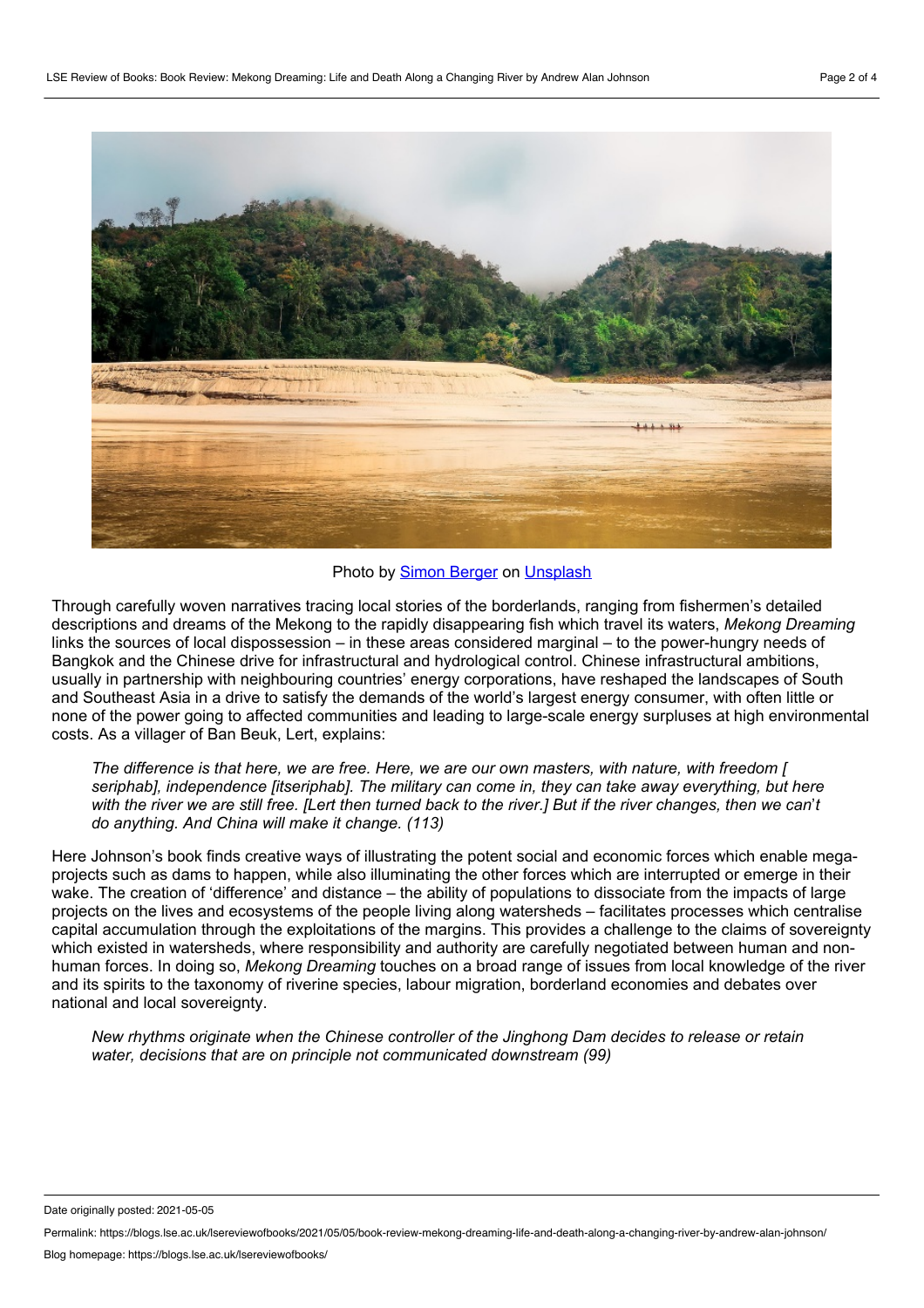While the patterns of life in the river are transformed by new rhythms imposed by dams, so too are the patterns of social life and the powerful non-human forces which exist as part of waterworlds. These changes have shifted and interrupted a ritual calendar which moves along with the Monsoon cycle and thus the cycles of the river – marked by abundance of food at the times of year when fish are plenty and by the changing seasonal cycles. Expressive descriptions of the Mekong and peoples' relationship with all that constitutes its space are a constant thread throughout the book, which seeks to displace a strictly human perspective on the political. For example, the great rock (*kaeng*) of the river, which guides the rapids and shapes the flows of the river, is imbued with power, personality, names and mythologies. This is juxtaposed with descriptions of local maps held by villagers of hydrological maps demarcating fishing rights.

Through evocative narratives, Johnson illustrates, for example, how village headmen, local fishermen and those travelling the river negotiate and lay claim to the waters, demonstrating the local contingency of notions such as the border, nation and sovereignty as they relate to ownership and authority. As one villager explains: 'Boh kiaw khong'— '[the nations are] not applicable [here]' (77). But more than just physical demarcation and maps, Johnson traces the bond between belief (*khwam chua*) and technique, or the role of magical mantras and deities in how local people negotiate fishing and the river. Ritual ceremonies in which the spirits that guard the buek are fed – an important fish of the Mekong – are critical parts of the same calendar which mark seasonal shifts and times of abundance.

The book finds diverse ways to emphasise how the more-than-human, and the stories and techniques central to daily life on the river, cannot be separated from the political realm as well as the ways in which the Mekong and the border itself are conceived and reshaped. In this way *Mekong Dreaming* powerfully illustrates how our lives are constantly structured by things unseen or distant: the decisions of bureaucrats far away from us act in ways which reshape lives and ecosystems entirely and, in turn, the powerful forces and spirits which are part of the world of those living in this rural Thai community.

Rather than simply allowing the religious, cosmological or more-than-human dimensions to silence other forms of legitimacy, Johnson powerfully demonstrates how forms of authority derived from such sources can also be overtly challenged. Many of Johnson's interlocutors, for example, 'dismissed claims to barami [forms of Buddhist spiritual mastery] as hypocritical attempts to justify inequality and corruptly cling to power, using elite trappings to gain currency among ignorant villages' (59). This pushes against a somewhat orientalist tendency in academic work to overemphasise non-questioning moral authority derived from merit-making and Buddhist cosmology at the expense of people's own ability to see through these as attempts to legitimise coercive and extractive practices. Rather, the book acknowledges that people are often able to see through this and are acutely aware of the centrality of patronage networks, or how certain people instrumentalise these notions to gain power and authority. For example, discussions of the reconfiguration of political authority in the wake of the 1997 economic crisis and the emergence of the Yellow Shirt and Red Shirt [Movements](https://www.bbc.co.uk/news/world-asia-pacific-13294268) are here nicely interwoven within the very space in which these movements and their political consequences have powerful impacts. The rhythms of life along the banks of the Mekong, of the border police, of the dams controlling the flow of water, of migrant labour and of the river itself here are the leading pattern guiding Johnson's ethnographic descriptions.

As rhythms shift, forms of knowledge and being are inherently altered. Scarcity of fish forces fishermen to abandon old methods, turning to using electricity to fish. Precarity breeds an openness to outside perceived opportunities which have the potential to transform farming life. Here, efforts by Charoen Pokpand (CP), one of Thailand's largest conglomerates, to encourage regulated hog farming are abandoned when a cycle of dependence on the corporation for each step of the process leads to limited profitability. Possibilities are abound in this changing border world, and *Mekong Dreaming* explores both the potential and foreclosure of opportunities emerging through the consequences of infrastructural change. Power, authority and change, seen from the vantage point of what is seemingly a remote village, helps us reframe our understanding of scale, and how sources of power, whether the military, a line dividing nations, a dam blocking the flow of water or a powerful river spirit, all join together in a strange dance.

Tracing this dance, like any good anthropological writing, allows Johnson's book to become a call to take more seriously the worlds of people whose lives may appear distant from ours in many ways. And perhaps most critically, the story guides us through humans' remarkable and persistent ability to willingly overlook the impact that decisions – such as erecting a large concrete barrier in a river in the name of progress – have on the lives of seemingly distant figures.

Date originally posted: 2021-05-05

Permalink: https://blogs.lse.ac.uk/lsereviewofbooks/2021/05/05/book-review-mekong-dreaming-life-and-death-along-a-changing-river-by-andrew-alan-johnson/